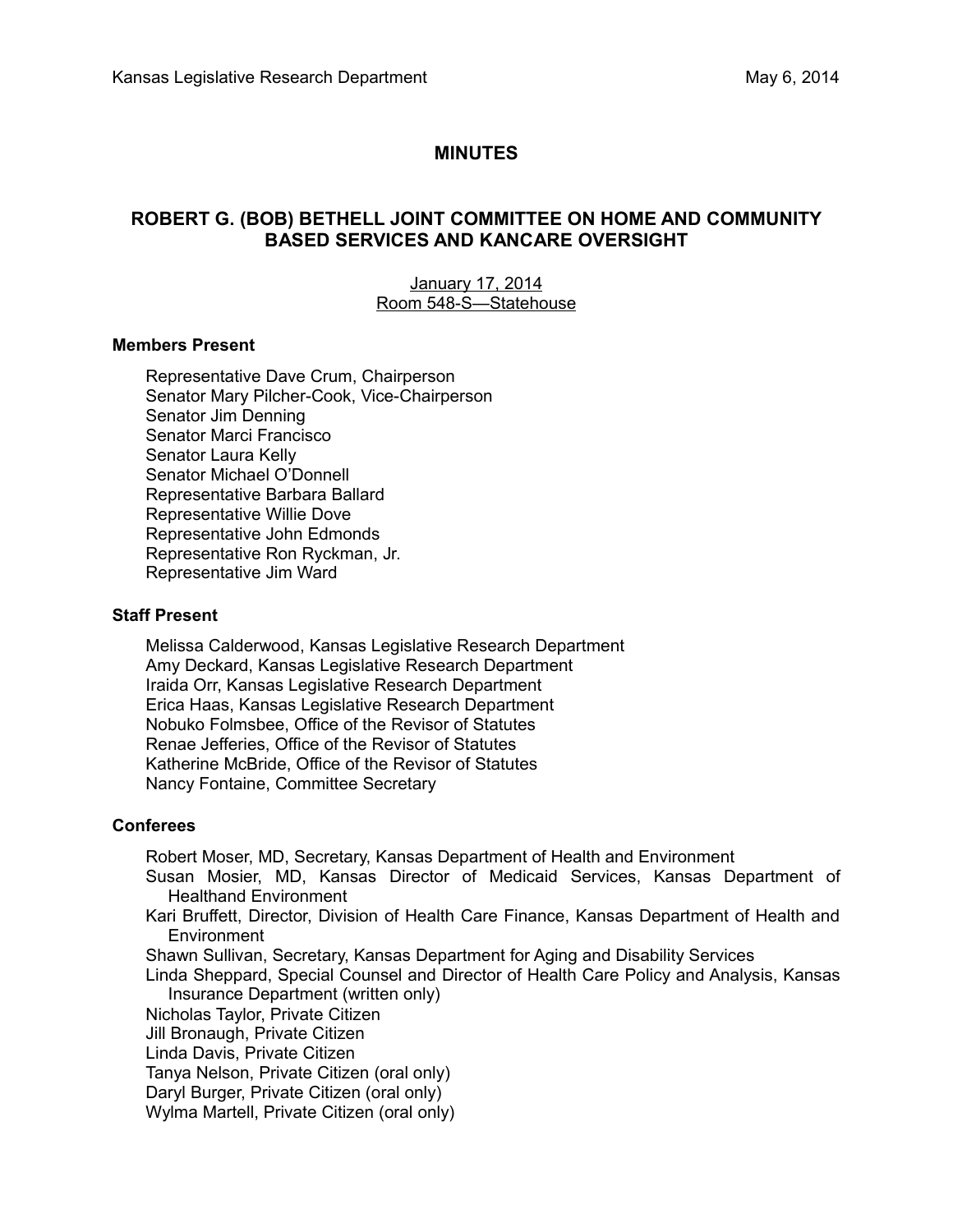Latricia Caldwell, Amerigroup Case Manager, RN, BSN (presenting testimony of Timothy Esslinger and Julie Rogers)

Danielle Buettner, Private Citizen

Kathy Boutte, Private Citizen (video only)

Jane Kelly, Executive Director, Kansas Home Care Association (written only)

Rosie Cooper, Executive Director, Kansas Association of Centers for Independent Living Mitzi McFatrich, Executive Director, Kansas Advocates for Better Care

Steve Gieber, Executive Director, Kansas Council on Developmental Disabilities

Rocky Nichols, Executive Director, Disability Rights Center

Tom Laing, Executive Director, InterHab

Rachel Monger, Director of Government Affairs, LeadingAge Kansas (written only)

Chad Austin, Senior Vice President, Government Relations, Kansas Hospital Association (written only)

James Bart, KanCare Ombudsman

Laura Hopkins, Chief Executive Officer and Plan President, Amerigroup Kansas Plan Jean Rumbaugh, Chief Executive Officer and Plan President, Sunflower State Health Plan Tim Spilker, Plan President, UnitedHealthcare

Chairperson Crum called the meeting to order at 10:00 a.m.

## **KanCare Update**

Dr. Robert Moser, M.D., Secretary, Kansas Department of Health and Environment (KDHE), provided an update on KanCare. He stated KDHE would host a two-hour stakeholder conference call on January 22, 2014, to provide an update and give stakeholders an opportunity to submit suggestions and advice to help insure a successful implementation (Attachment 1).

Secretary Moser stated KanCare goals remained consistent with integrating public health with primary care efforts across the whole spectrum of health to improve the health of the community. He noted the focus was not just on the medical model of KanCare but an integrated approach using a system of integrated resources. The Secretary explained the State Quality Strategy, which includes the pay-for-performance approach and quality measures. Dr. Moser explained that in 2014, KDHE shifted pay-for-performance measures from operational to outcomes. He explained the outcomes reporting timeline. The reporting timeline included: physical health measure data collected after the first quarter of each subsequent year (2013 complete after March 2014) and reported to the National Committee for Quality Assurance (NCQA) by June, with cumulative national results (establishing percentiles) released by NCQA in July; Spring Consumer Assessment of Healthcare Providers and Systems survey results expected in July or August; behavioral health survey results available in the fall, with pre- and post-KanCare implementation compared; National Outcome Measures measured quarterly; HCBS waiver performance measures measured quarterly and reported annually per the 1915(c) waiver; and new state-developed measures (such as increased employment) generally reported 60 days after each quarter.

Secretary Moser noted, since this was the first year of KanCare, baselines were being established for the Managed Care Organizations (MCOs) with the data currently available. He indicated KDHE would analyze data at the aggregate level and also at the individual level. Secretary Moser stated KDHE also would conduct performance improvement projects in areas such as diabetes management.

Dr. Susan Mosier, M.D., Director of Medicaid Services, KDHE, provided an overview of the new Health Homes program that is to be implemented on July 1, 2014, as a Medicaid State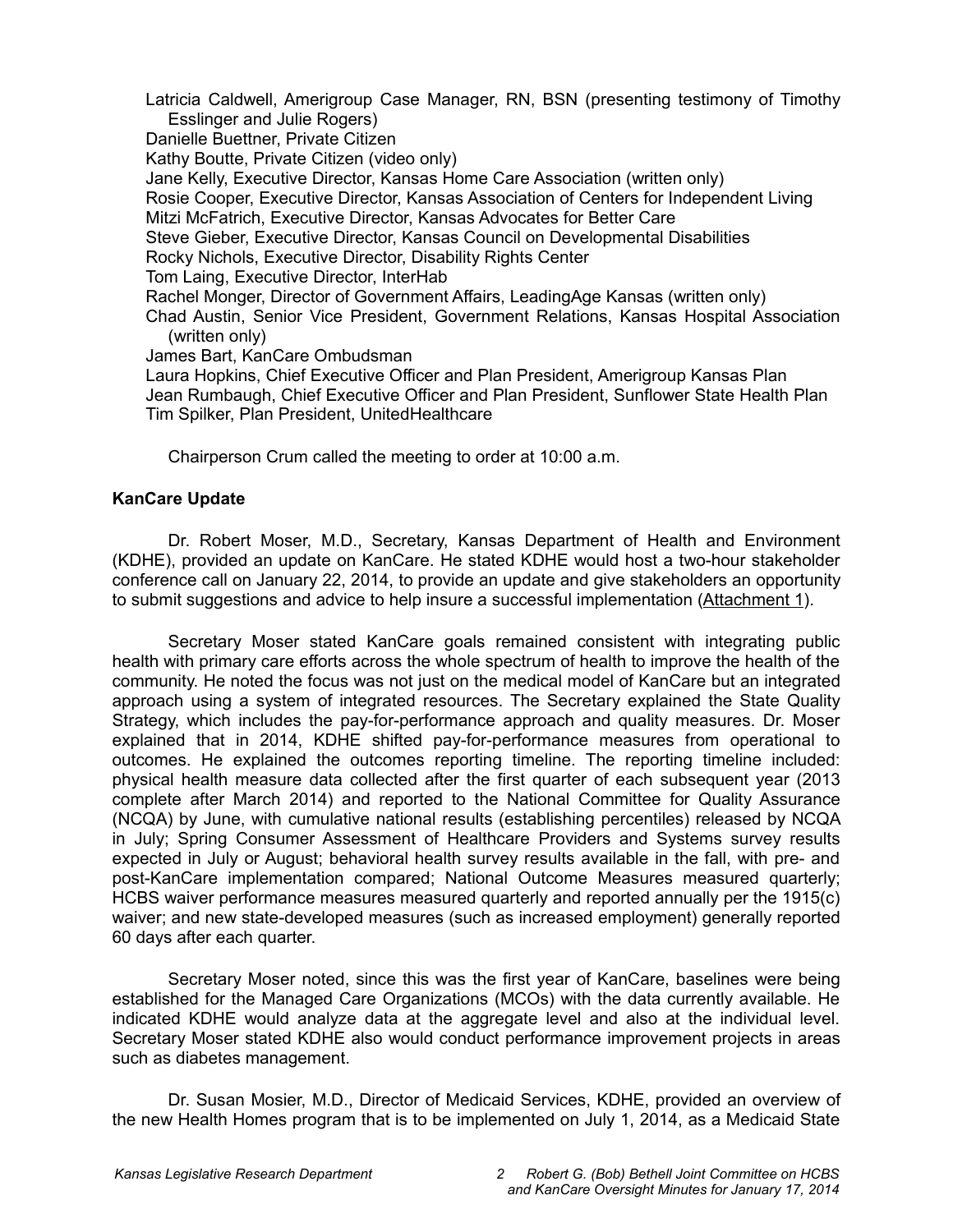Plan option. She indicated Health Homes would provide coordination of physical and behavioral health care with long-term services and supports (LTSS) and would be available for those who met the eligibility criteria. She stated there were 12 other states operating Medicaid Health Homes programs, and Kansas was one of three states operating the Health Homes using two State Plan amendments. Dr. Mosier stated the statistics available to date from Health Homes programs were encouraging. She noted there were two primary target populations, with the first being those with serious mental illness and the other being those with asthma or diabetes who also were at risk for another chronic condition (Attachment 1).

Dr. Mosier discussed the process for enrollment in Health Homes, as well as payment and project structures. She updated members on the current status of implementation and resources for staying informed. Dr. Mosier directed the Committee members' attention to a Quick Facts sheet to help answer questions about Health Homes (Attachment 2).

A Committee member asked who provided the communication between the care coordinator and the case manager. Dr. Mosier responded each entity would have staff designated to ensure communication occurred.

A Committee member asked who would pay for items such as environmental assessments to remove asthma triggers. Dr. Mosier indicated these would be paid through per member/per month payments to the MCOs. She noted a contract between the MCO and the Health Homes partner would define the payment structure.

A Committee member asked about the relationship between the MCOs and Community Mental Health Centers, who would assist the individual with details such as obtaining and completing a housing application, and whether there was another partner in the community. Dr. Mosier indicated there could be another partner, as the Health Homes partner can contract out for additional services as well. The Committee member further asked if services required of a Health Homes partner would be in addition to services the Health Homes partner already provided, thus requiring additional payments. Dr. Mosier stated there would be an additional payment and referred to the payment structure in her testimony that provided more information.

A Committee member inquired if there were provisions in place for support services for an individual who was discharged from the hospital with two or more chronic conditions. Dr. Mosier responded the agency was working to smooth out those transitions so care coordination services would be provided.

A Committee member asked what would occur when a primary care provider and a MCO care coordinator did not agree on what should be done for a recipient. Kari Bruffett, Director, Division of Health Care Finance, KDHE, responded one of the purposes of the Health Homes was to empower the providers to lead the care coordination. The Committee member expressed concern the care providers' primary focus was on the care of the patient, while the MCOs wanted to spend as little as possible, concluding there might be conflicts that would need to be resolved. Ms. Bruffett responded this program would encourage partnership and would give little or no incentive to deny services to individuals.

A Committee member asked specifically who would resolve any conflict. Ms. Bruffett responded conflicts would be resolved at the appeals process level through the MCOs.

A Committee member stated Kansas had a grant from the federal government to put Health Homes in place and inquired about the grant amount and if there was an enhanced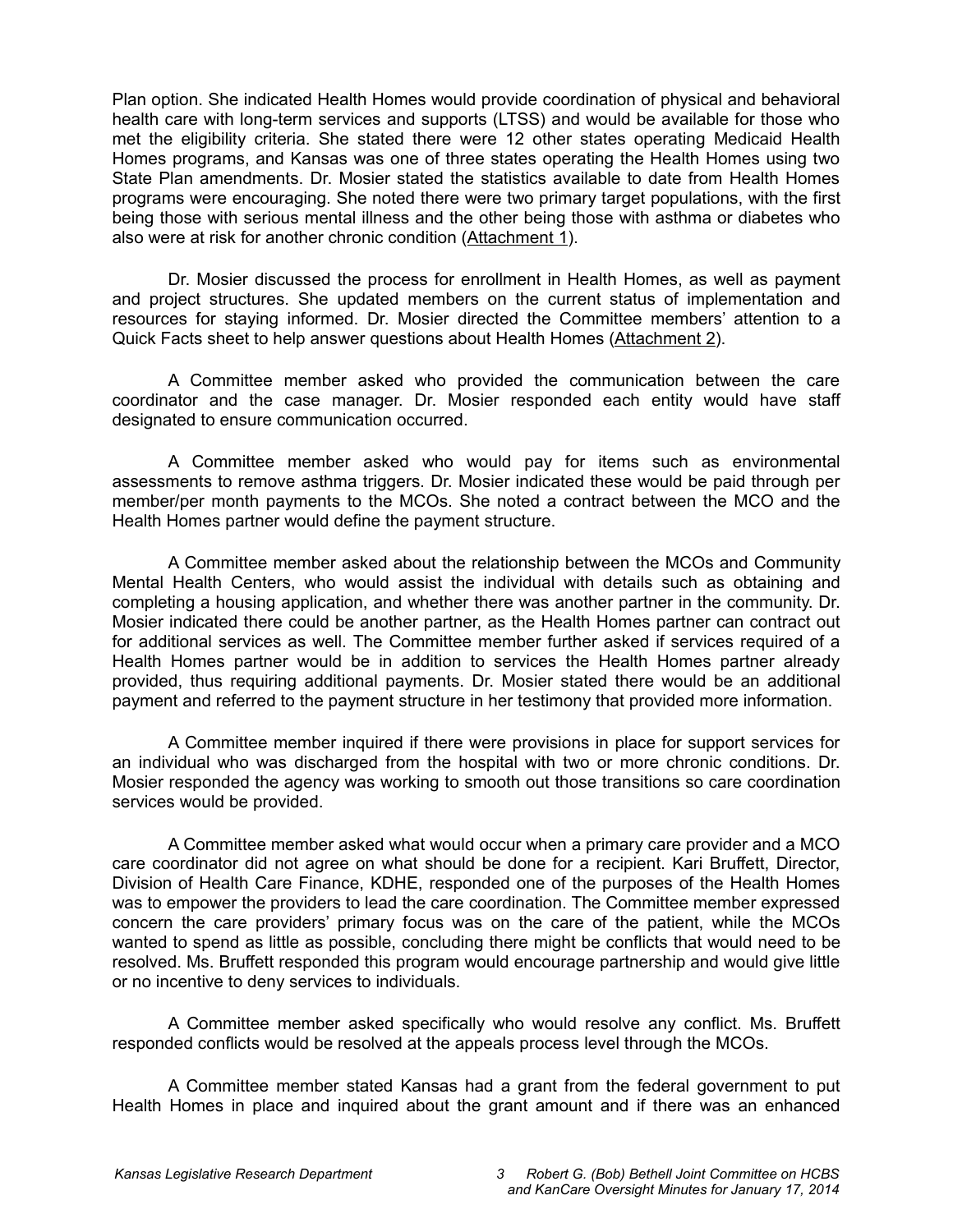federal match. The KDHE staff did not have the exact amount of the grant with them but agreed to provide the information and noted there was an enhanced match.

A Committee member inquired if the Health Homes program was fully funded by the federal government or if State funding was involved. Dr. Mosier believed it was a 90/10 split, but she would have to confirm that. The Committee member expressed concern there was no mention of hospitals and wanted to make sure hospitals were involved, as emergency room care would be a critical part of the Health Homes program. Dr. Mosier agreed.

A Committee member confirmed the 90/10 split between federal and state funding. The member, indicating each member could receive eight quarters of the enhanced match, asked what would happen when the eight quarters had passed. Ms. Bruffett stated the eight quarters would begin from the implementation of the State Plan amendments. If subsequent amendments or additional populations were added, the number of quarters for those populations could be extended. Otherwise the match would revert to the typical match and might become an issue for the state. She noted, however, by then the state would have eight quarters of data to determine if the program reduced emergency department utilization and hospitalizations. At that time, the state could decide if Health Homes was the model desired moving forward.

A Committee member asked if the 90/10 match applied to current Medicaid recipients or just newly added individuals. Ms. Bruffett responded the 90/10 match applied to current recipients and only to Health Homes services.

Ms. Bruffett provided an update on the current status of persons eligible for KanCare and noted a new report providing detailed information by month soon would be available online. Additionally, she stated KDHE received general information ("flat file") from the federal Health Insurance Marketplace on Kansans who might be eligible for services, but the information was not complete enough to determine actual eligibility. Ms. Bruffet indicated KDHE was attempting to contact the individuals regarding potential eligibility and recently sent out approximately 7,000 letters to persons on the flat file list (as of January 14, 2014) for whom contact information was complete. She noted an increasing trend in KanCare applications was likely (Attachment 1).

Ms. Bruffett provided information on the open enrollment process and indicated KDHE had sent out approximately 330,000 packets, and approximately 8,000 recipients had changed plans, to date. She also reviewed the most recent KanCare Executive Summary (Attachment 3).

Secretary Shawn Sullivan, Kansas Department on Aging and Disability Services (KDADS), provided an update on the Home and Community Based Services (HCBS) Intellectual and Developmental Disability (I/DD) waivers and issues with delays in transitioning this population to KanCare, the key reasons for the delays, and remediation efforts. He also discussed the lessons learned from the DD pilot project, which include missing authorizations, date span billing issues, blanket denials for claims involving third-party liability, and accurate assignment of client obligation amounts (Attachment 4).

Secretary Sullivan discussed updates to the KanCare Ombudsman organizational structure. He stated the Ombudsman would continue to be housed in KDADS and would be independent from the MCOs and KDHE. The Secretary noted the accessibility of the Ombudsman would continue to be a point of focus. He stated KDADS also continued to work on the core functions of the Office of the KanCare Ombudsman to make its functions clearer, including serving as an access point for areas of concern, helping consumers understand the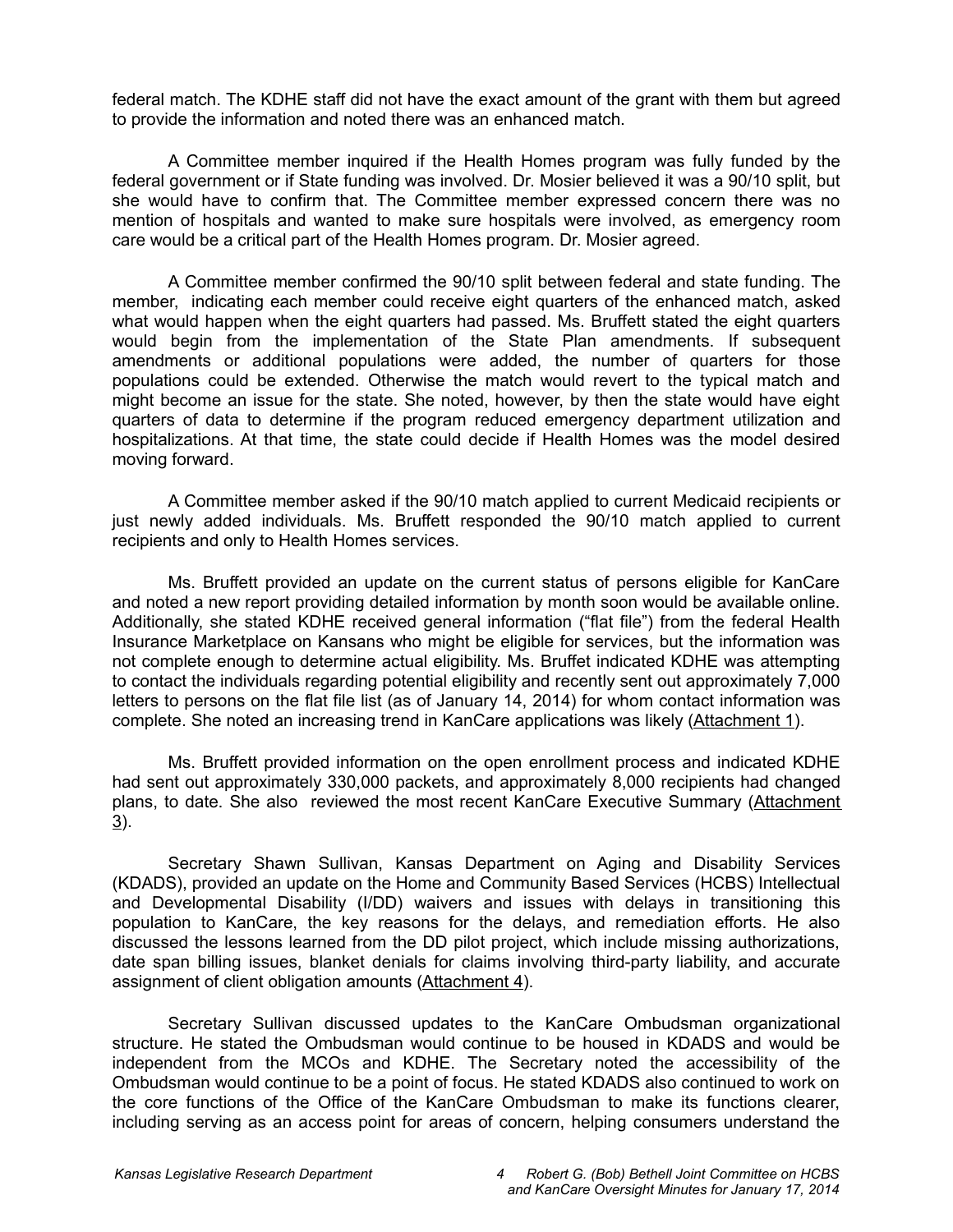fair hearing process, referring persons to community resources, developing and implementing a program of training and outreach, staffing and training, and being more prescriptive on data collecting and reporting requirements. The Secretary noted KDADS also would be adjusting staff to provide improved responsiveness to issues, including adding a Volunteer Director in the Ombudsman Office to develop a volunteer network across the state.

A Committee member, expressing concern about the cash flow ramifications of the managed care program to providers, wanted to know what the state planned to do in these circumstances. Secretary Sullivan said changes were being made in the billing systems and if those changes failed, funds would be advanced to assist with those issues.

A Committee member asked about an update on the underserved waiting list. Secretary Sullivan indicated great effort had been made toward cleaning up the underserved list and contacting people, but there was not a good response rate.

A Committee member stated there had been problems identified with third-party liability and the MCOs needed to get those issues sorted out soon, as there were some critical issues to address.

A Committee member asked about the status of the Wichita State University survey on the KanCare Ombudsman's Office. Secretary Sullivan stated KDADS contracted with Wichita State University to conduct a survey, but it had not been completed to date. He indicated the results of the survey would be provided when received.

A Committee member asked Ms. Bruffett about the data regarding denied claims and expressed concern one of the MCOs had consistently higher claim denials. The member asked what KDHE was doing about the issue. Ms. Bruffett indicated some variation may be seen if looking by service line, and there may a different experience for different plans based on whether it is for physical health, community health, or other services. She added KDHE would follow up with the MCOs if a trend, such as denials for lack of timely filing, was seen.

## **Health Insurance Marketplace Update**

Linda Sheppard, Special Counsel and Director of Health Care Policy and Analysis, Kansas Insurance Department, provided written testimony to update Committee members on the federal Health Insurance Marketplace (Attachment 5).

## **Presentations on KanCare from Individuals, Providers, and Organizations**

Nicholas Taylor, private citizen, testified he experienced problems with his doctor's office and pharmacy due to issues with KanCare and Amerigroup. He stated his plan of care hours had been cut, and he experienced difficulty in obtaining a copy of his assessment to understand the nature of the reduction. Mr. Taylor also expressed difficulty in obtaining his medical records to review for his appeal. This required him to retain an attorney and spend countless hours trying to resolve the problems (Attachment 6).

Jill Bronaugh, private citizen, testified her son, Nicholas, has cerebral palsy and has received Medicaid benefits since birth. She felt Medicaid was a hard system to navigate, but she thought getting through the paperwork on the front end would be the hardest part. She stated, based on her experience with KanCare, that has not been the case. Ms. Bronaugh noted her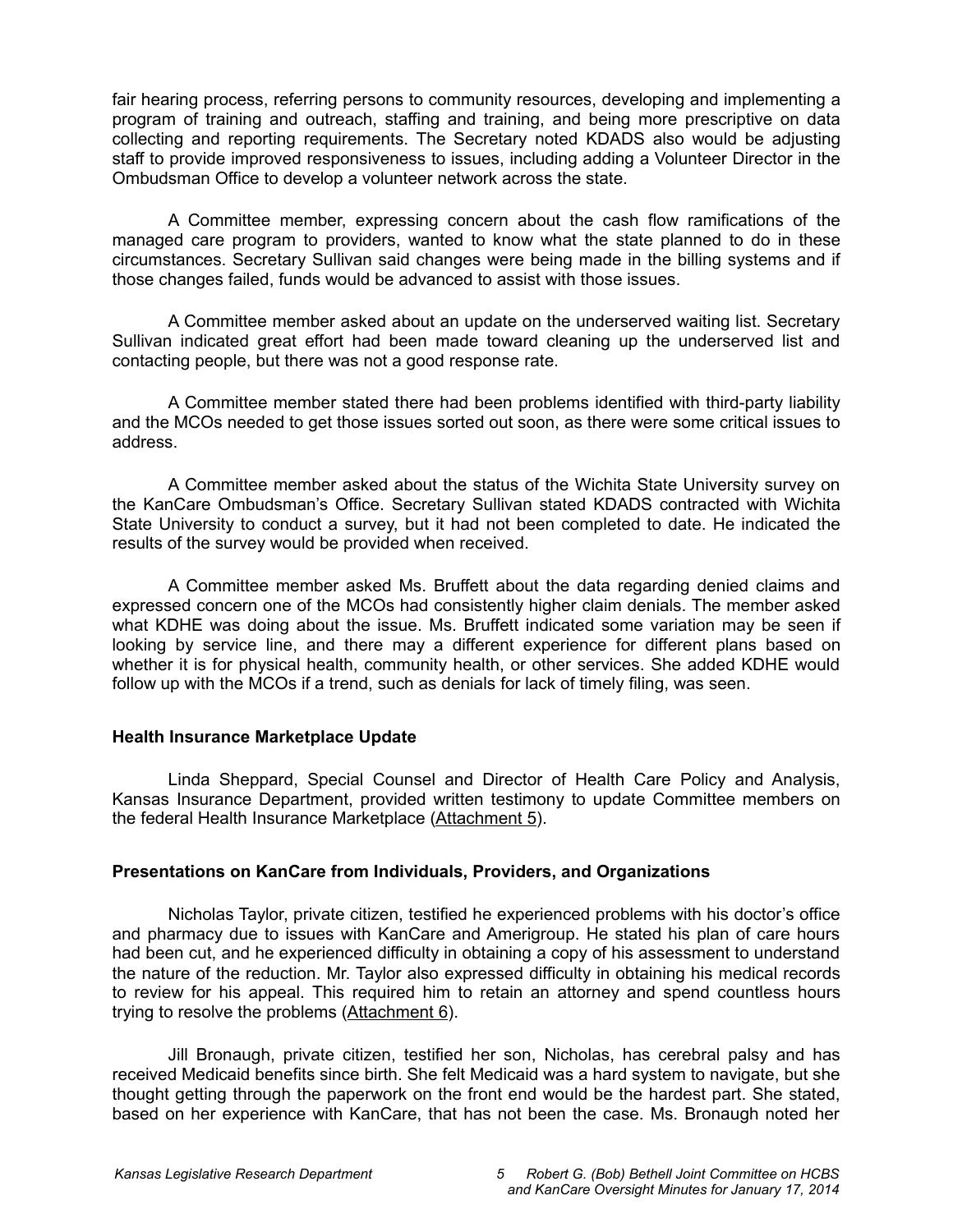son has had medication denials, provider changes, and multiple supply company changes. She testified the last six months had been the worst of her son's six years with regards to insurance and administrative burdens, and she would like to see the problems resolved (Attachment 7).

Linda Davis, private citizen, testified she and her husband had been caring for their grandson who has major mental health and behavioral problems. She stated her grandson experienced reductions in service and denial of treatment since KanCare began. Ms. Davis said she and her husband had no choice but to give up custody of their grandson to the State to help him get the care he needed. She stated she would like to see her grandson placed in a residential treatment facility, but United Healthcare would not cover it. She also provided ideas to improve the way KanCare works (Attachment 8).

Tanya Nelson, private citizen, provided oral testimony stating KanCare and Amerigroup had changed her life by creating a new support team that has given her hope for the future.

Daryl Burger, private citizen, provided oral testimony stating she felt KanCare had made dramatic changes and things were going much better. She stated, if she needed help, the case managers were always there and willing to provide assistance. She appreciated that her MCO informed her of charges, so she could keep track of things.

Wylma Martell, private citizen, provided oral testimony that she is on a Traumatic Brain Injury waiver and is with Amerigroup. She said Amerigroup had helped her find out what services would be best for her and helped her fix her bathroom to make it more functional. She indicated she had less stress once she knew what to do.

Latricia Caldwell, Amerigroup Case Manager, RN, BSN, testified on behalf of Timothy Esslinger stating Timothy had received help with weight loss and with a move to outpatient physical therapy (Attachment 9).

Latricia Caldwell, Amerigroup Case Manager, RN, BSN, testified on behalf of Julia Rogers, who has cystic fibrosis and with the help of KanCare has been able to have a lung transplant. Ms. Rogers' written testimony noted her case manager helped her make arrangements and prepare for the transplant surgery (Attachment 10).

Danielle Buettner, private citizen, testified KanCare had been a lifesaver for her as she not only needed medical support but mental support due to anorexia nervosa and posttraumatic stress disorder. She felt she would be dead without the support of KanCare and UnitedHealthcare (Attachment 11).

Kathy Boutte, private citizen, provided video testimony stating she was diagnosed in May 2012 with an enlarged heart and was told she needed a heart transplant. She started on medications and was placed on a waiting list but was told she would die within six months. She felt she had two birthdays—her physical birthday and her heart birthday because she was able to have a transplant with the help of Sunflower.

A Committee member asked Linda Davis to clarify what occurred when she felt she had to turn her grandson over to the State for care. Ms. Davis stated her grandson was in a residential treatment facility last spring, but UnitedHealthcare denied an extension of stay and no alternative was given. She stated she wants to see KanCare improved so other families would not be faced with this type of choice.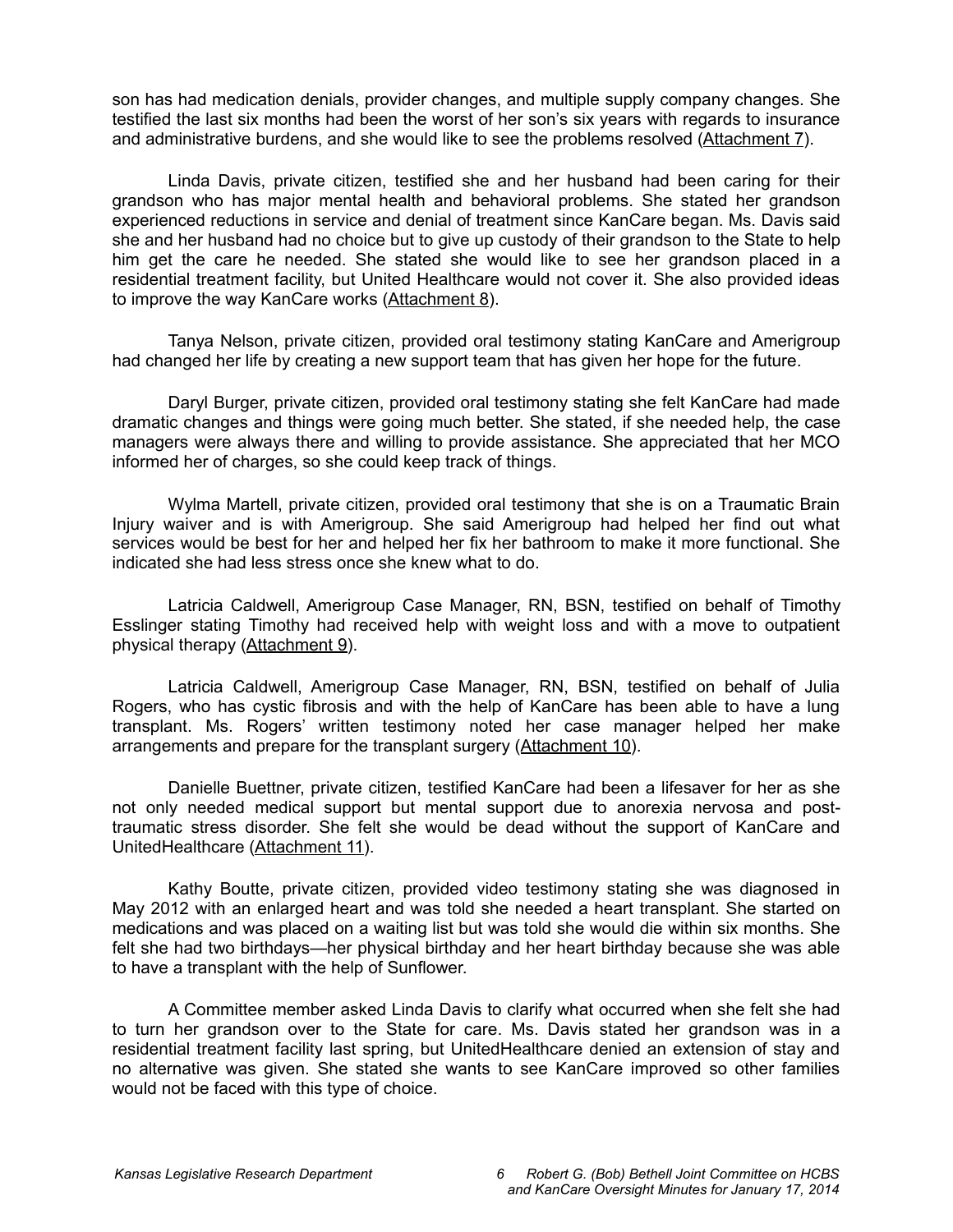Linda Davis responded to a Committee member question as to whether she had appealed the decision. Ms. Davis responded they had appealed within the MCO, UnitedHealthcare, but never received a notice of action, and they were not supposed to be able to appeal until the notice was received. She said they did not bother taking it to the state fair hearing that was available because they felt from previous experience, once services were no longer being provided, the state fair hearing officer would find the case moot; so there was no point in appealing.

A Committee member asked Linda Davis for clarification regarding the statement in her testimony where she suggested questions of medical necessity be made by "independent, qualified medical professionals." Ms. Davis responded a doctor reviews whether a case meets medical necessity criteria, and the doctor who reviewed her grandson's case was a UnitedHealthcare doctor. She did not consider him to be independent, and the doctor never even met her grandson. The member asked if she felt anyone who had been involved in the decisions regarding her grandson was not "qualified." Ms. Davis said that was not the case.

In referencing Ms. Davis' suggestion that the Ombudsman position be moved out of the KanCare office, a Committee member asked if she had interaction with the Ombudsman. Ms. Davis responded she had called the Ombudsman several times, and he was very helpful and prompt at the beginning of the process when they were looking for clarification on a few issues. However, when they wanted to dispute the discharge, he could not help very much. She stated when they subsequently engaged an attorney, the Ombudsman said he would not be able to assist them further.

A Committee member asked Linda Davis about her proposal that the state establish a "genuine" appeal process and wanted to know what about the appeal process was not working. Ms. Davis responded the current process was very difficult to figure out, and the majority of families would not be able to work through the procedure. She indicated the appeals process needed to be simple and clear.

A Committee member asked if transplants were covered under Medicaid or if the coverage was now different, and what other services were provided under KanCare that were not provided previously. Dr. Susan Mosier responded that additional coverage was being provided for heart and lung transplants, as well as bariatric surgery, and these were not covered prior to KanCare.

Chairperson Crum recessed the meeting at 1:00 p.m.

Chairperson Crum reconvened the meeting at 1:15 p.m. The Committee members continued their questions of private citizens who had testified earlier in the day.

A Committee member asked Jill Bronaugh to provide more information on the diaper supply issues she experienced. Ms. Bronaugh responded there were no problems with her normal supplier for about the first six months, but then her supplier notified her it would no longer be providing the diapers due to a lack of payment. She worked with her case manager and found a new diaper supplier. She indicated she had issues around this same time with the denial of medications her son had been using for a long time. After six months, she found out the new diaper supplier would no longer be providing supplies due to payment issues. The Committee member asked about her current situation. Ms. Bronaugh responded that after working to get diapers from another supplier, the previous supplier sent a shipment; so she was not sure if the issue was totally resolved yet, but she did have diapers. She said the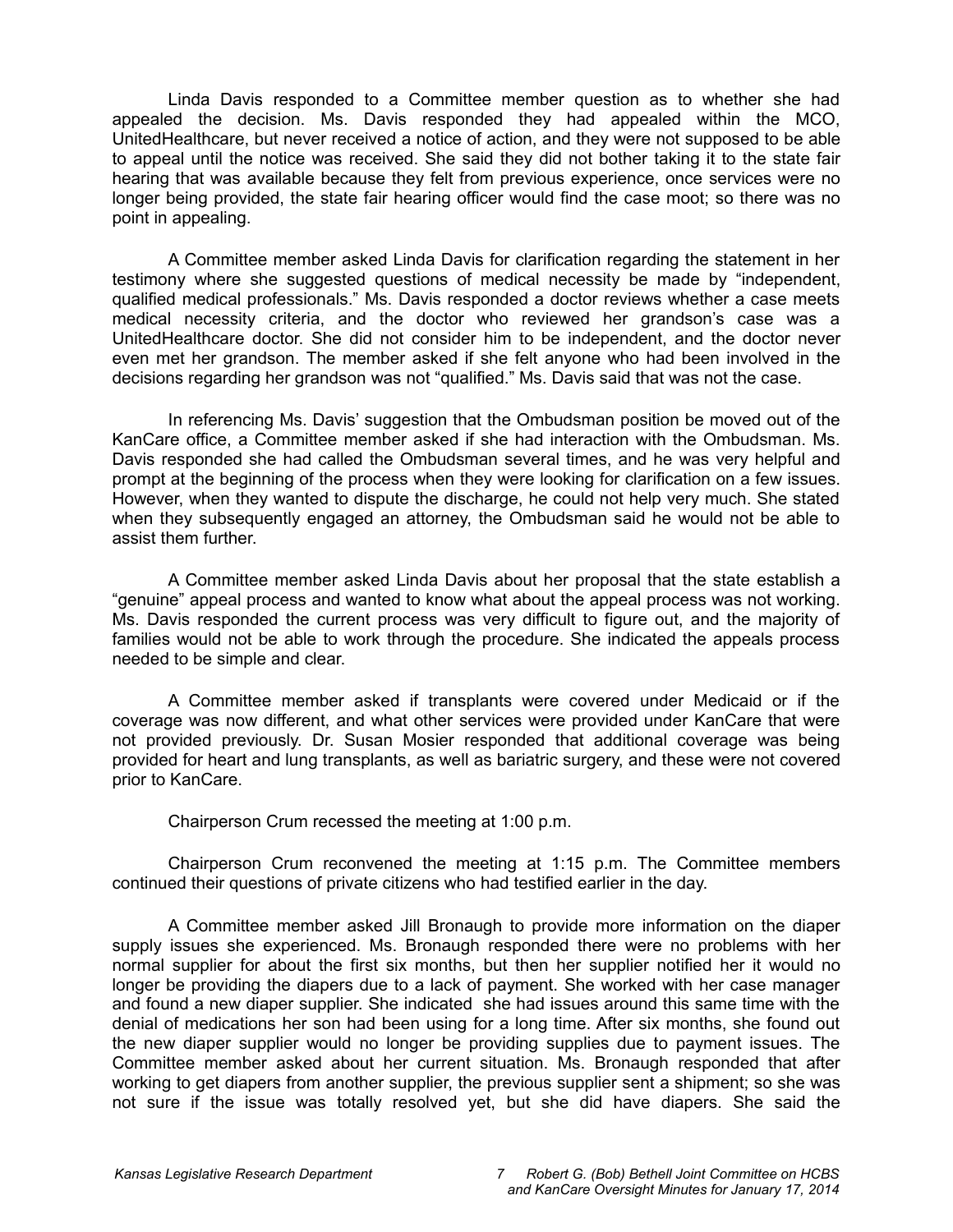Ombudsman had been helpful, but she did not feel it should have taken that level of intervention.

A Committee member asked Nicholas Taylor about the reduction in the number of hours he is allowed for personal assistance and the reason given for the reduced hours. Mr. Taylor responded he had received a notice saying his Instrumental Activities of Daily Living (IADL) hours were being reduced because he had a capable person living in his house. He indicated he did not understand this because he was only authorized 20 hours of IADL, but his hours were reduced by 95. When asked whether he knew of the KanCare Ombudsman, Mr. Taylor indicated he did not know about him until today's meeting.

Jane Kelly, Executive Director, Kansas Home Care Association, provided written testimony (Attachment 12).

Rosie Cooper, Executive Director, Kansas Association of Centers for Independent Living, testified about her concern for the 263 people on the Physical Disability (PD) waiting list who KDADS had been unable to locate. Ms. Cooper noted these persons needed representation. She stated she believed KDADS has worked very hard to contact persons on the PD waiting list, but she was concerned that contact was being lost with these persons who needed services (Attachment 13).

Mitzi McFatrich, Executive Director, Kansas Advocates for Better Care, shared consumer stories about Kansans who needed assistance but were having problems with KanCare. Ms. McFatrich noted the process was confusing, and there was no easy way to seek help. She included in her testimony a position description for an ombudsman position in Wisconsin and noted she would like to see a similar one in Kansas (Attachment 14).

Steve Gieber, Executive Director, Kansas Council on Developmental Disabilities, testified regarding his concerns with the implementation of KanCare and, in particular, the use of PD waiting list funds for the I/DD waiting list. He felt the I/DD pilot was not running well (noting problems with the billing system and its impact on small providers with limited cash flow), and the MCOs were not ready to move forward. Mr. Gieber would like the pilot to continue and to see if it could be made to work (Attachment 15).

Rocky Nichols, Executive Director, Disability Rights Center, testified in opposition to the use of funds designated for the PD and DD waiting lists to be put towards the underserved DD waiting list. He expressed concern about notice and due process problems, including the failure to notify KanCare recipients of reductions in services, and said those who were informed were often misinformed. He felt this discouraged recipients from appealing, due to concerns they would have to pay back the MCOs or the state if they lost the appeal but wanted to retain the services they were receiving, even though KDHE had said that was not the agency's policy (Attachment 16).

Tom Laing, Executive Director, InterHab, encouraged Committee members to consider changes to waiting list protocol and to hold hearings on this issue. He objected to the proposed reallocation of PD waiting list funds to address the I/DD underserved waiting list. He also opposed the carve-in of I/DD LTSS into KanCare because it would cost more, made life more difficult for vulnerable Kansans, and was more complicated and unproven (Attachment 17).

Rachelle Monger, Director of Government Affairs, Leading Age Kansas, provided written testimony (Attachment 18).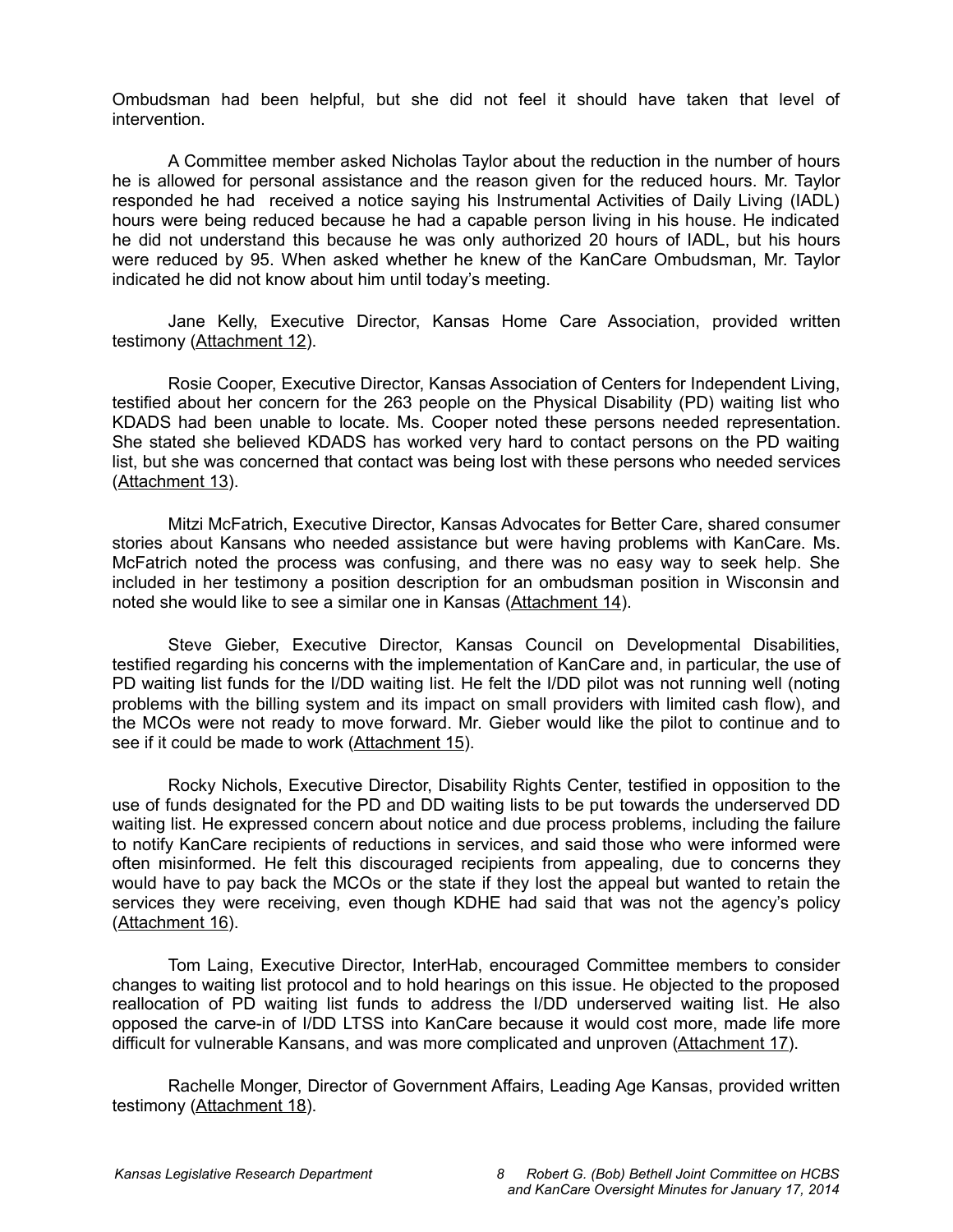Chad Austin, Senior Vice President for Government Relations, Kansas Hospital Association, provided written testimony (Attachment 19).

A Committee member asked Mr. Nichols about the MCO handbooks and if there was any requirement for when notices of action had to be given. Mr. Nichols responded he did not recall there being any requirement. The Committee member followed up by asking if there were any consequences if the MCOs did not provide a notice of action. Mr. Nichols responded there were no consequences to the MCOs. The Committee member asked if Mr. Nichols was aware of many people being successful in the appeals process. Mr. Nichols said he had a few clients who had been successful, but most were not.

### **SFY 2014 Second Quarter Report on Average Daily Census for State Institutions and Long-Term Care Facilities, Savings on Transfers to HCBS Waiver, HCBS Savings Fund Balance; Waiting List Update**

Secretary Sullivan provided an update on the HCBS program, including the average caseload for state institutions and long-term care facilities and updates on the waiting lists. Secretary Sullivan also provided information on the impact of the final rule issued in September 2013 by the Department of Labor regarding the Companionship Exemption for overtime pay under the Fair Labor Standards Act. He stated the categories of workers impacted by the final rule include domestic service employees working in private homes, those providing companionship services hired by third-party employers, and live-in domestic service employees. Secretary Sullivan indicated KDADS was gathering information to determine the fiscal impact these changes would have on the HCBS waivers (Attachment 20).

With regard to the waiting list information provided, a Committee member asked Secretary Sullivan if individuals could wait years before receiving services, and if there was any communication with them while they waited. Secretary Sullivan responded pre-KanCare there had not been any contact until funding was secured; thus the list became unwieldy because of invalid contact information, but KDADS was working to clean up that list. After KanCare implementation, contact information is kept in the MCOs' database, resulting in a better ability to maintain contact with those on the list.

#### **State Agencies' and Managed Care Organizations' Responses to Stakeholder Concerns**

Ms. Bruffett provided clarification on the consistency and clarity of access to the MCOs' appeals process. She noted an inter-agency team was working on uniform language for the three MCOs to include in their notices and handbooks. Stakeholder input would be sought to ensure the language was understandable and made sense to consumers. She added there was some confusion regarding the state fair hearing process because there were three ways to access it—in lieu of the MCO appeal process, concurrent with the MCO appeal process, or subsequent to the MCO appeal process. The inter-agency team also intended to clarify other issues that had been raised about the appeals process.

A Committee member asked Ms. Bruffett for clarification on the situation Linda Davis was facing, where her situation was considered moot in the state fair hearing process since her grandson was no longer receiving services. Ms. Bruffett offered to provide a written response but stated a discharge was a clinical decision indicating sufficient progress had been made to return the individual to a less restrictive alternative, and that would not be considered an adverse decision.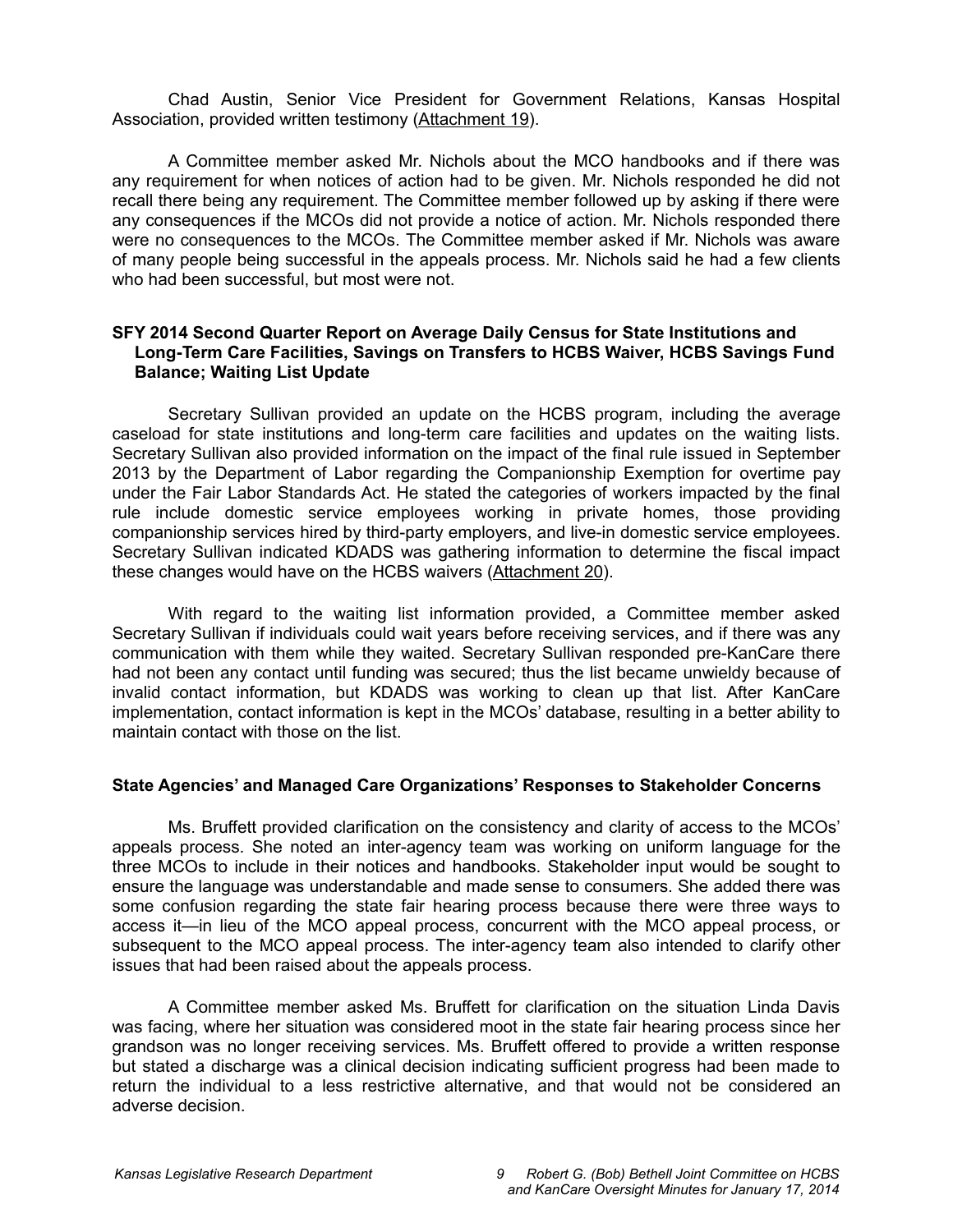Secretary Sullivan stated that when there was a disagreement between the provider and the MCO, KDADS was able to resolve the matter satisfactorily. He noted Complex Case Staffing, consisting of the MCO, the provider, and the caseworker, would meet to resolve the disagreement.

Secretary Sullivan also discussed the Psychiatric Residential Treatment Facilities (PRTFs). A Committee member asked Secretary Sullivan who made the final decision as to when an individual would be moved from in-patient to out-patient treatment. Secretary Sullivan responded a provider would make a decision on when an individual should be discharged.

A Committee member asked Ms. Bruffett, when or if the I/DD population went into managed care for LTSS, if these individuals would then go into a Health Home and if the state would then receive an enhanced federal match. Ms. Bruffett responded that would not necessarily be the case as it was not a health home setting; however, health homes would be available for those with intellectual disabilities. A Committee member asked if data were available on the number on enhanced match and those staying on the current match. Ms. Bruffett indicated she would provide an estimate for those with a serious mental illness and chronic condition.

A Committee member asked Secretary Sullivan what happened when an attorney was involved in the appeals process, particularly with the flow of communication. Secretary Sullivan responded it would become more difficult to communicate and things would become guarded because everything said could become part of the appeal.

### **KanCare Ombudsman Update**

James Bart, KanCare Ombudsman, provided a brief update on the Office of the Ombudsman, including statistics on case data and resolutions. Mr. Bart stated a KanCare customer survey would be completed by Wichita State University and noted some of the proposed questions were included in his testimony (Attachment 21).

## **MCO Testimony**

Laura Hopkins, Chief Executive Officer, Amerigroup Kansas Plan, provided a briefing on Amerigroup's experience since KanCare implementation. She also discussed the MCO's readiness for the I/DD pilot project. In her testimony she included some stories of individuals who had received beneficial services under KanCare. Ms. Hopkins also updated the Committee on how Amerigroup had addressed concerns expressed by the Kansas Hospital Association at a previous Committee meeting by implementing hospital operational enhancements (Attachment 22).

A Committee member asked about the Health Homes concept and, since the persons who would be part of Health Homes would likely deal with emergency rooms, whether the hospitals were supportive with the program. Ms. Hopkins responded the hospitals certainly needed to be involved in Health Homes and noted Amerigroup had worked collaboratively with the state to understand the optimal model for Health Homes and who the partners were who needed to be engaged. The Committee member also expressed concern about the funds required to make Health Homes effective. Ms. Bruffett responded the state still was working on the per member/per month amount to be paid to the MCOs and the amount that would go to providers.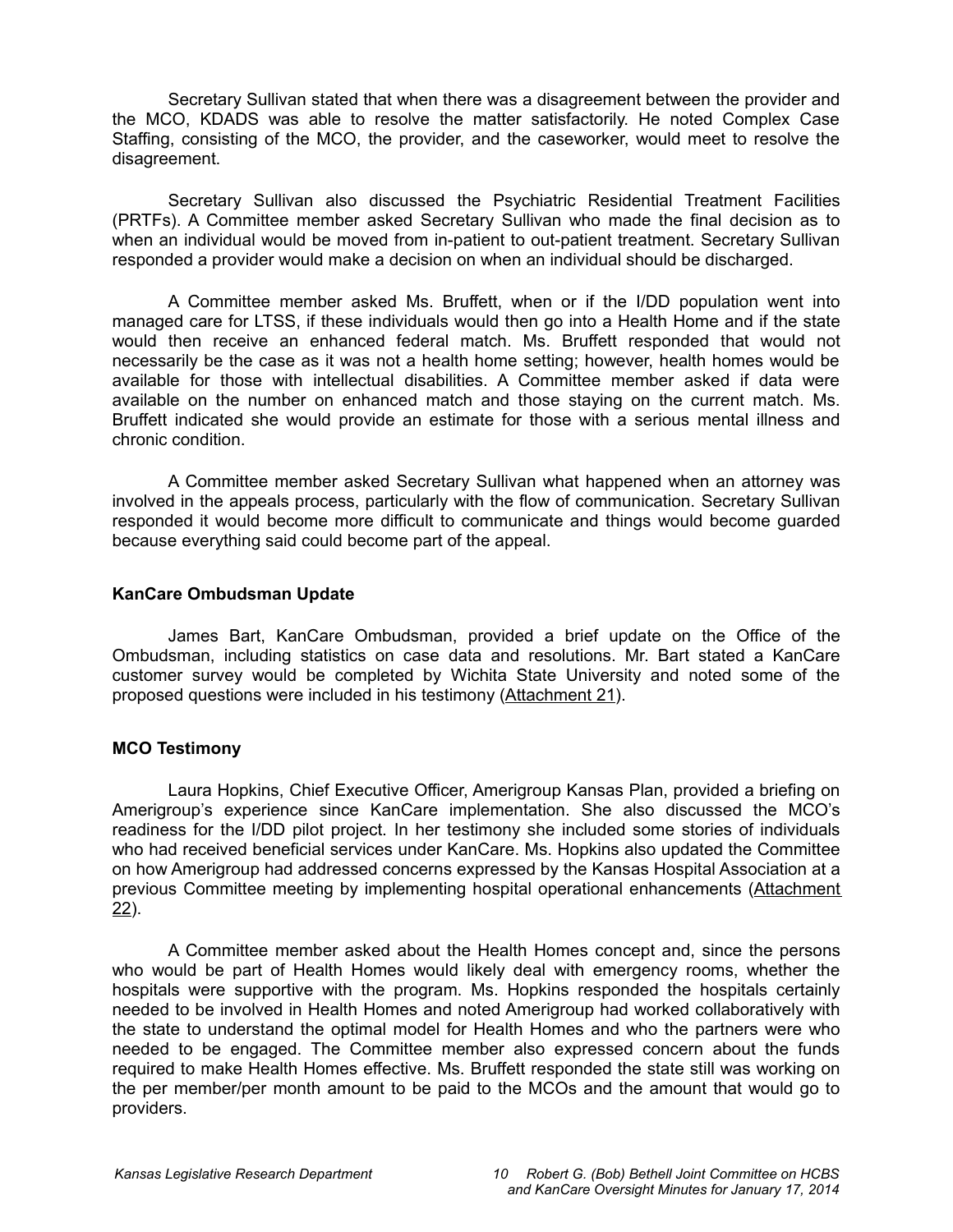A Committee member asked if it was Amerigroup's policy to pursue consumers who had appealed decisions and lost, in an attempt to obtain return of the funding. Ms. Hopkins responded she would get the information and provide it to the Committee members.

Jean Rumbaugh, Chief Executive Officer and Plan President, Sunflower State Health Plan, provided an update on Sunflower's experience with KanCare. She stated Sunflower was committed to meeting the goals of KanCare and focused on what the MCO was doing for its members. She stated Sunflower had looked into how to improve care to the individuals being served, and one of the areas looked at was diabetic care, including diabetic screenings so outreach could be done. She added Sunflower was engaged in improvement activities for individuals with alcohol and other drug disorders, in order to improve each individual's behavioral and physical health (Attachment 23). She also provided an update on the MCO's preparation for LTSS for the I/DD population, including dividing Care Coordination Teams geographically to provide the best care (Attachment 24). She stated Sunflower had checks and balances in place to ensure no harm is caused to providers due to cash flow. Additional staff had been hired to help address this issue. Ms. Rumbaugh indicated Sunflower was excited about Health Homes and felt it was a great way to partner with the providers to provide better coordination for high-risk individuals.

A Committee member asked if Sunflower had a policy of pursuing refunds from consumers who appealed decisions and maintained services pending the appeal, but ultimately lost the appeal. Ms. Rumbaugh responded she did not believe that was Sunflower's policy but would confirm and provide the information to the Committee members. She also responded she understood the appeals and grievance process could be confusing. Sunflower was looking at ways to make that process clearer.

Tim Spilker, Plan President, UnitedHealthcare, provided an update focused on outcomes, including member programs and engaging members in their own health. He stated some of the steps UnitedHealthcare had taken included: developing a relationship with Sesame Street; using Baby Blocks, an application that encourages pregnant mothers to complete prenatal exams and adopt healthy habits; and a community-based weight management program. Mr. Spilker noted consumer engagement was critical and agreed the appeals and grievances process was confusing and needed clarification and simplification. Mr. Spilker also discussed UnitedHealthcare's I/DD LTSS implementation readiness, including a three-year \$1.5 million commitment focused on finding meaningful employment for the DD population. He recognized the need to get the basics right, so the MCO had to ensure timely and accurate claims payments and fast issue resolution (Attachment 25).

A Committee member referred to earlier testimony from Ms. Davis, where Ms. Davis indicated the UnitedHealthcare care coordinator actually had not met personally with her or her grandson, and the Committee member asked if Mr. Spilker would have expected that to happen. Mr. Spilker provided information on UnitedHealthcare's care coordination policies and indicated the MCO allowed telephonic coordination to occur under certain circumstances. The Committee members asked Mr. Spilker to meet with Ms. Davis following the meeting to discuss her issues.

A Committee member asked if it was UnitedHealthcare's policy to pursue refunds from consumers who appealed and asked for continued services pending appeal, but who subsequently lost the appeal. Mr. Spilker stated UnitedHealthcare did not collect funds from members in those circumstances. The Committee member asked Mr. Spilker to send a letter to that effect. Mr. Spilker added the MCO had language in its handbook that refunds may be collected, but it had not been the MCO's policy to do so.